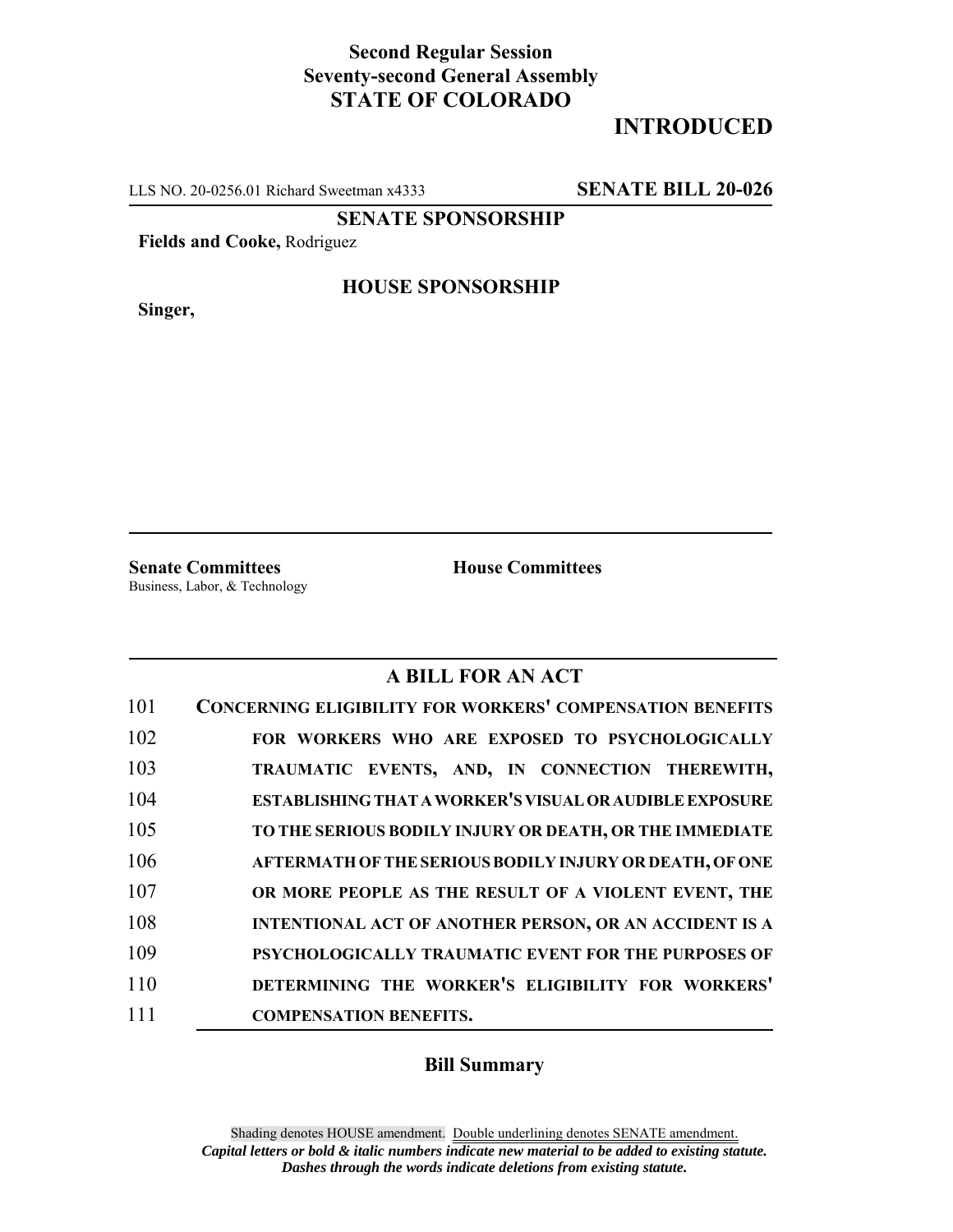*(Note: This summary applies to this bill as introduced and does not reflect any amendments that may be subsequently adopted. If this bill passes third reading in the house of introduction, a bill summary that applies to the reengrossed version of this bill will be available at http://leg.colorado.gov/.)*

**The Legislative Oversight Committee Concerning the Treatment of Persons with Mental Health Disorders in the Criminal and Juvenile Justice Systems.** The bill states that, for the purpose of determining eligibility for workers' compensation benefits, a "psychologically traumatic event" includes an event that is within a worker's usual experience when the worker is diagnosed with post-traumatic stress disorder by a licensed psychiatrist or psychologist after:

- ! The worker is subjected to visual or audible exposure to the death, or the immediate aftermath of the death, of one or more people as the result of a violent event; or
- ! The worker repeatedly is subjected to visual or audible exposure to the serious bodily injury, or the immediate aftermath of the serious bodily injury, of one or more people as the result of the intentional act of another person or an accident.
- 1 *Be it enacted by the General Assembly of the State of Colorado:*
- 
- 2 **SECTION 1.** In Colorado Revised Statutes, 8-41-301, **amend**
- 3 (3)(b)(II)(B) and (3)(b)(II)(C) as follows:
- 

# 4 **8-41-301. Conditions of recovery - definitions.** (3) For the

- 5 purposes of this section:
- 6 (b) (II) "Psychologically traumatic event" also includes an event 7 that is within a worker's usual experience only when the worker is 8 diagnosed with post-traumatic stress disorder by a licensed psychiatrist 9 or psychologist after the worker experienced exposure to one or more of 10 the following events:
- 11 (B) The worker visually witnesses a IS SUBJECTED TO VISUAL OR 12 AUDIBLE EXPOSURE TO THE death, or the immediate aftermath of the 13 death, of one or more people as the result of a violent event; or